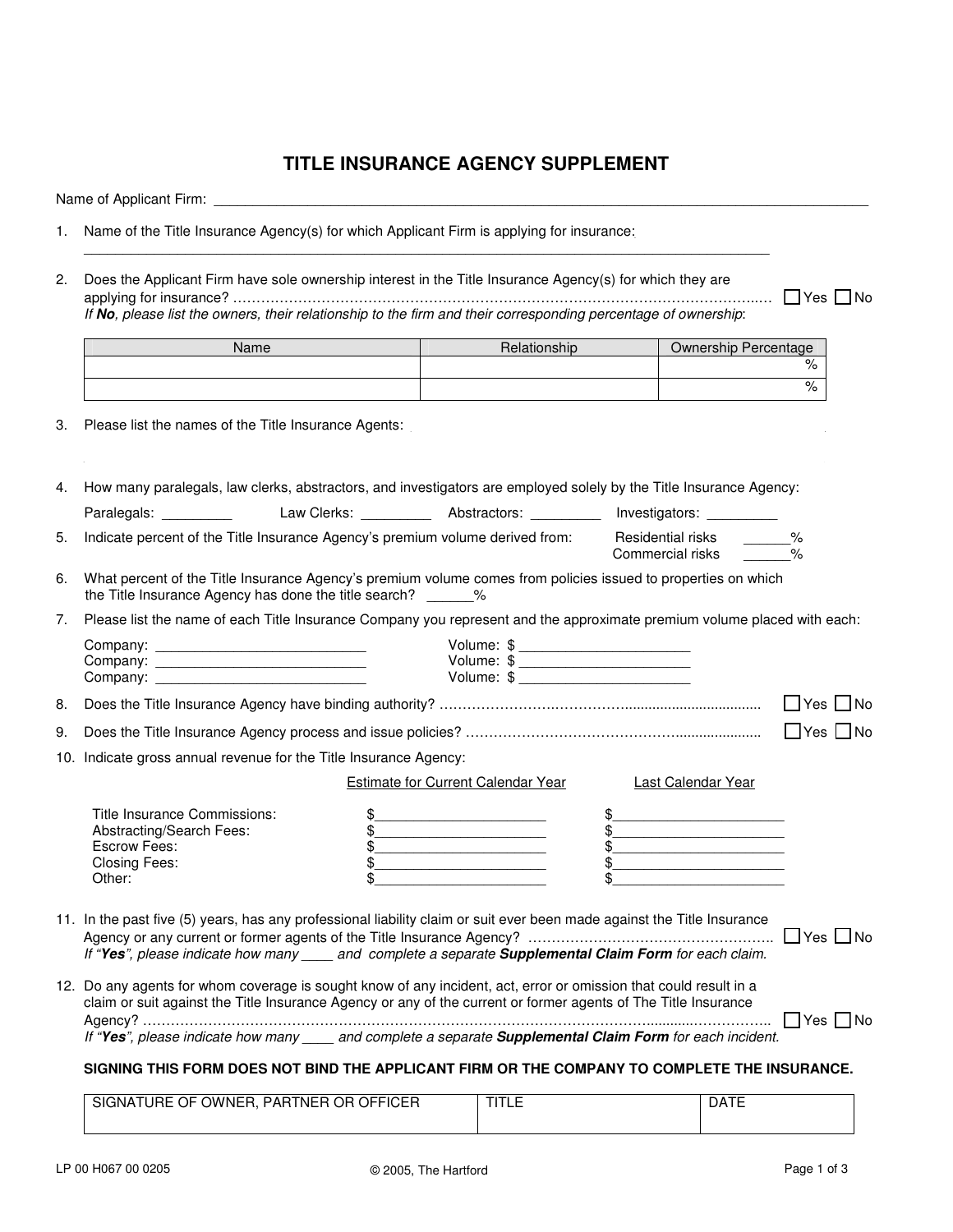**California Notice:** The Hartford may charge a fee if this bond or policy is cancelled before the end of its term. The fee can range between 5% to 100% of the pro rata unearned premium. Please refer to the terms and conditions stated in the policy or bond. This notice does not apply to cancellations initiated by The Hartford.

## **FRAUD WARNING STATEMENTS**

**ALABAMA APPLICANTS: ANY PERSON WHO KNOWINGLY PRESENTS A FALSE OR FRAUDULENT CLAIM FOR PAYMENT OF A LOSS OR BENEFIT OR WHO KNOWINGLY PRESENTS FALSE INFORMATION IN AN APPLICATION FOR INSURANCE IS GUILTY OF A CRIME AND MAY BE SUBJECT TO RESTITUTION FINES OR CONFINEMENT IN PRISON, OR ANY COMBINATION THEREOF.**

**ARKANSAS APPLICANTS: ANY PERSON WHO KNOWINGLY PRESENTS A FALSE OR FRAUDULENT CLAIM FOR PAYMENT OF A LOSS OR BENEFIT OR KNOWINGLY PRESENTS FALSE INFORMATION IN AN APPLICATION FOR INSURANCE IS GUILTY OF A CRIME AND MAY BE SUBJECT TO FINES AND CONFINEMENT IN PRISON.** 

**COLORADO APPLICANTS: IT IS UNLAWFUL TO KNOWINGLY PROVIDE FALSE, INCOMPLETE, OR MISLEADING FACTS OR INFORMATION TO AN INSURANCE COMPANY FOR THE PURPOSE OF DEFRAUDING OR ATTEMPTING TO DEFRAUD THE COMPANY. PENALTIES MAY INCLUDE IMPRISONMENT, FINES, DENIAL OF INSURANCE, AND CIVIL DAMAGES. ANY INSURANCE COMPANY OR AGENT OF AN INSURANCE COMPANY WHO KNOWINGLY PROVIDES FALSE, INCOMPLETE, OR MISLEADING FACTS OR INFORMATION TO A POLICY HOLDER OR CLAIMANT FOR THE PURPOSE OF DEFRAUDING OR ATTEMPTING TO DEFRAUD THE POLICY HOLDER OR CLAIMANT WITH REGARD TO A SETTLEMENT OR AWARD PAYABLE FROM INSURANCE PROCEEDS SHALL BE REPORTED TO THE COLORADO DIVISION OF INSURANCE WITHIN THE DEPARTMENT OF REGULATORY AGENCIES.** 

**DISTRICT OF COLUMBIA APPLICANTS: IT IS A CRIME TO PROVIDE FALSE OR MISLEADING INFORMATION TO AN INSURER FOR THE PURPOSE OF DEFRAUDING THE INSURER OR ANY OTHER PERSON. PENALTIES INCLUDE IMPRISONMENT AND/OR FINES. IN ADDITION, AN INSURER MAY DENY INSURANCE BENEFITS IF FALSE INFORMATION MATERIALLY RELATED TO A CLAIM WAS PROVIDED BY THE APPLICANT."** 

**FLORIDA APPLICANTS: ANY PERSON WHO KNOWINGLY AND WITH INTENT TO INJURE, DEFRAUD OR DECEIVE ANY INSURER FILES A STATEMENT OF CLAIM OR AN APPLICATION CONTAINING ANY FALSE, INCOMPLETE, OR MISLEADING INFORMATION IS GUILTY OF A FELONY OF THE THIRD DEGREE.** 

**HAWAII APPLICANTS: FOR YOUR PROTECTION, HAWAII LAW REQUIRES YOU TO BE INFORMED THAT PRESENTING A FRAUDULENT CLAIM FOR PAYMENT OF A LOSS OR BENEFIT IS A CRIME PUNISHABLE BY FINES OR IMPRISONMENT, OR BOTH.** 

**KANSAS APPLICANTS: A " FRAUDULENT INSURANCE ACT " MEANS AN ACT COMMITTED BY ANY PERSON WHO, KNOWINGLY AND WITH INTENT TO DEFRAUD, PRESENTS, CAUSES TO BE PRESENTED OR PREPARES WITH KNOWLEDGE OR BELIEF THAT IT WILL BE PRESENTED TO OR BY AN INSURER, PURPORTED INSURER, BROKER OR ANY AGENT THEREOF, ANY WRITTEN STATEMENT AS PART OF, OR IN SUPPORT OF, AN APPLICATION FOR THE ISSUANCE OF, OR THE RATING OF AN INSURANCE POLICY FOR PERSONAL OR COMMERCIAL INSURANCE, OR A CLAIM FOR PAYMENT OR OTHER BENEFIT PURSUANT TO AN INSURANCE POLICY FOR COMMERCIAL OR PERSONAL INSURANCE WHICH SUCH PERSON KNOWS TO CONTAIN MATERIALLY FALSE INFORMATION CONCERNING ANY FACT MATERIAL THERETO; OR CONCEALS, FOR THE PURPOSE OF MISLEADING, INFORMATION CONCERNING ANY FACT MATERIAL THERETO.** 

**KENTUCKY APPLICANTS: ANY PERSON WHO KNOWINGLY AND WITH INTENT TO DEFRAUD ANY INSURANCE COMPANY OR OTHER PERSON FILES AN APPLICATION FOR INSURANCE CONTAINING ANY MATERIALLY FALSE INFORMATION OR CONCEALS FOR THE PURPOSE OF MISLEADING, INFORMATION CONCERNING ANY FACT MATERIAL THERETO COMMITS A FRAUDULENT INSURANCE ACT, WHICH IS A CRIME.** 

**LOUISIANA APPLICANTS: ANY PERSON WHO KNOWINGLY PRESENTS A FALSE OR FRAUDULENT CLAIM FOR PAYMENT OF A LOSS OR BENEFIT OR KNOWINGLY PRESENTS FALSE INFORMATION IN AN APPLICATION FOR INSURANCE IS GUILTY OF A CRIME AND MAY BE SUBJECT TO FINES AND CONFINEMENT IN PRISON.** 

**MAINE APPLICANTS: IT IS A CRIME TO KNOWINGLY PROVIDE FALSE, INCOMPLETE OR MISLEADING INFORMATION TO AN INSURANCE COMPANY FOR THE PURPOSE OF DEFRAUDING THE COMPANY. PENALTIES MAY INCLUDE IMPRISONMENT, FINES OR A DENIAL OF INSURANCE BENEFITS.** 

**MARYLAND APPLICANTS: ANY PERSON WHO KNOWINGLY OR WILLFULLY PRESENTS A FALSE OR FRAUDULENT CLAIM FOR PAYMENT OF A LOSS OR BENEFIT OR WHO KNOWINGLY OR WILLFULLY PRESENTS FALSE INFORMATION IN AN APPLICATION FOR INSURANCE IS GUILTY OF A CRIME AND MAY BE SUBJECT TO FINES AND CONFINEMENT IN PRISON.** 

**NEW JERSEY APPLICANTS: ANY PERSON WHO INCLUDES ANY FALSE OR MISLEADING INFORMATION ON AN APPLICATION FOR AN INSURANCE POLICY IS SUBJECT TO CRIMINAL AND CIVIL PENALTIES.** 

**NEW MEXICO APPLICANTS: ANY PERSON WHO KNOWINGLY PRESENTS A FALSE OR FRAUDULENT CLAIM FOR PAYMENT OF A LOSS OR BENEFIT OR KNOWINGLY PRESENTS FALSE INFORMATION IN AN APPLICATION FOR INSURANCE IS GUILTY OF A CRIME AND MAY BE SUBJECT TO CIVIL FINES AND CRIMINAL PENALTIES.** 

**OHIO APPLICANTS: ANY PERSON WHO, WITH INTENT TO DEFRAUD OR KNOWING THAT HE IS FACILITATING A FRAUD AGAINST AN INSURER, SUBMITS AN APPLICATION OR FILES A CLAIM CONTAINING A FALSE OR DECEPTIVE STATEMENT IS GUILTY OF INSURANCE FRAUD.**